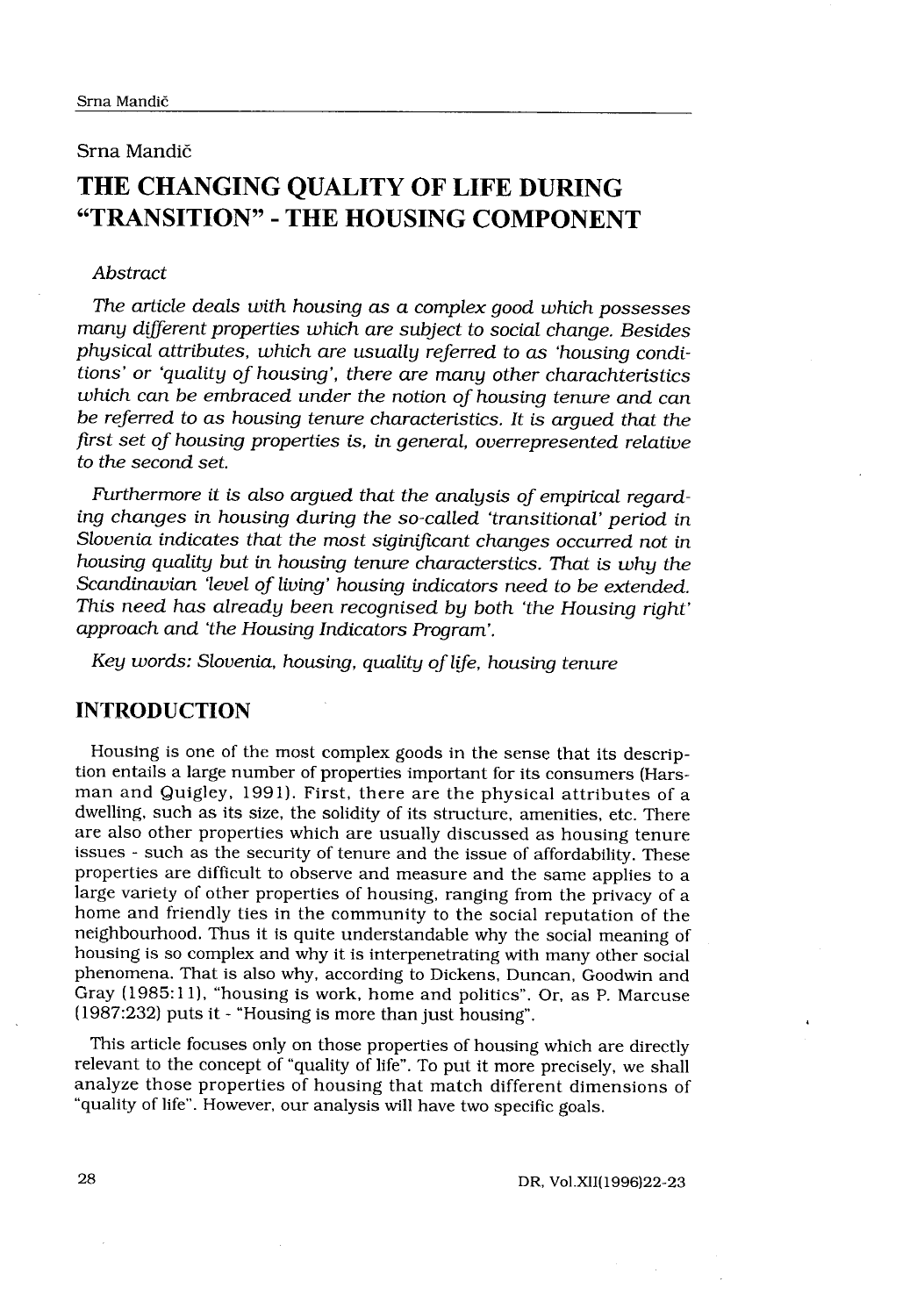The first goal is to demonstrate that the "quality of life" approach grossly overemphasizes one set of housing properties: those which describe housing as a physical entity and which could be referred to as "housing conditions variables" . The other set of housing properties, which can be classified as "housing tenure variables", is relatively under-represented .

The second goal of the article is to argue that the most significant changes in housing during the so-called "transitional period" did not occur in housing conditions variables - <sup>i</sup> . e, in the physical quality of housing but rather in housing tenure variables. This argument is based on Slovenian survey data comparing selected basic properties of housing in the years 1984 and 1994 . It should be noted that the period of transition started only in late 1991 .

## THE 'HOUSING PARAMETERS' OF OUALITY OF LIFE

As we have already pointed out, housing is a very complex good with many properties relevant to the quality of life . However, the concept of 'quality of life' with its many dimensions, is also very complex . Since the basic conceptual issues of quality of life are fully discussed in the introductory chapter, only those features, which are of significance for our topic housing, will be presented here . To be even more specific, only the two fundamental concepts, which represent the `Scandinavian approach', will be considered.

The first concept is Robert Erikson's notion of 'level of living'. Briefly, the level of living consists of `individual's resources, the arenas in which they are to be used, and his most essential living conditions' (Erikson, 1993:74). Furthermore, `resources' and `conditions' are understood in the following functional relationship: 'The individual's command over resources in the form of money, possessions, knowledge, mental and physical energy, social relations, security and so on, through which the individual can control and consciously direct his living conditions'(p .73) . However, the distinction between 'resources' and 'living conditions' was not further elaborated, nor was it specified inside the chosen areas of level of living.

There were nine areas or 'components' in the level of living approach : health and access to health care, employment and working conditions, economic resources, education and skills, family and social integration, housing, security of life and property, recreation and culture and political resources . For each of these components, typical indicators were selected . For housing such indicators included `number of persons per room' and 'amenities'. Let us point out how both these selected indicators serve the physical description' of housing while other possible characteristics of housing indicating individual's opportunities for control over his life chances were not specifically included .

The other concept in the 'Scandinavian' approach to quality of life is the very well known and influential concept of Erik Allardt, generally referred to as 'Having, Loving, Being'. Claiming to provide 'a fuller consideration of the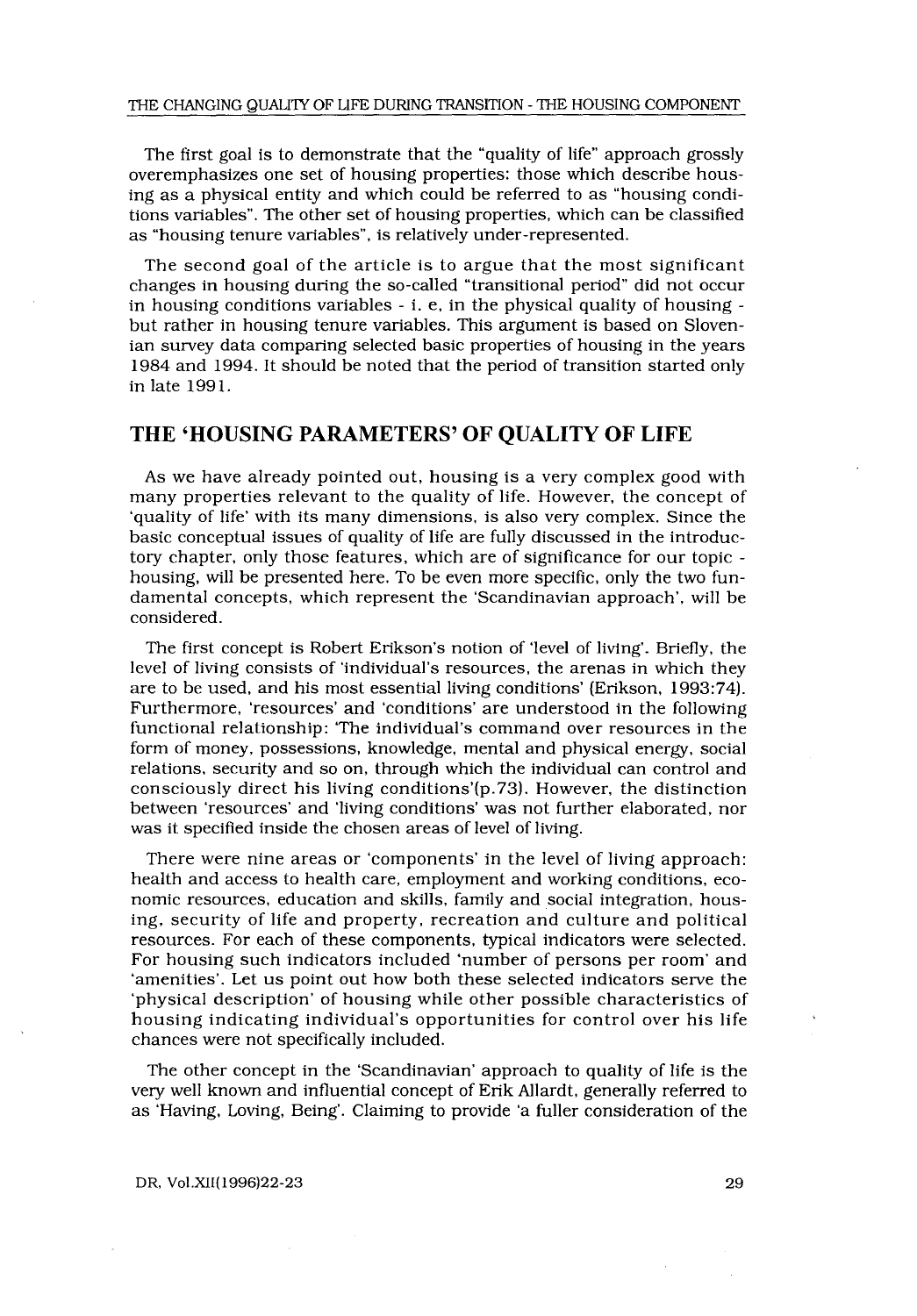necessary conditions for human development'; this concept is based on a basic needs approach and 'focuses on conditions without which human beings are unable to survive, avoid misery, relate to other people and avoid alienation' (Allardt, 1993 :89) . These conditions and needs are classified in three major categories .

Having refers to the material conditions necessary for survival and avoidance of misery and covers needs for nutrition, air, water, protection against climate, environment, etc. . These conditions are measured by indicators denoting economic resources, housing conditions, employment, working conditions, health and education. Housing conditions are measured by available space and housing amenities.

The other two major categories are loving, standing 'for the need to relate to other people and form social identities' and being, standing 'for the need for integration into society and to live in harmony with nature' (p.91). Leaving aside the problem that vague definitions allow for ambiguities in interpretation, such as the distinction between 'relating to other people' and 'integration into society', let us point out the treatment of housing . No housing indicators were elaborated here to meet any of the needs of this category.

However, housing indicators could and should be further elaborated as a measure of how an individual's housing arrangement can meet many of these needs or, in some cases, prevent their satisfaction. Thus, when it comes to housing and the human needs of loving, there is no obvious reason to omit how an individual's dwelling can allow for - or perhaps prevents - social contacts, the founding of a new household or family etc . Actually, some rough empirical evidence can be found which would justify this line of reasoning. There is, for example, the case of rules which prohibit or severely limit visits that dwellers of hostels and many loggers (sub-tenants in private rental accommodation) may receive . There is also the reverse problem the problem of securing the privacy in one's home and the ability to exclude undesirable people (in cases of multiple occupancy or multi household dwellings, adult remaining in parental home, involuntary co-habitation after formal divorce, etc.). There is also the possibility of a landlord exercising his arbitrary power to suddenly terminate the use of the dwelling or to alter the terms of habitation .

A variety of housing characteristics can also interfere with needs covered by Allardt's category being, most notably with feelings of self fulfilment and with personal growth and identity. The symbolic function of housing is particularly important here . An individual's dwelling, its design and aesthetics, location and price, is often considered to symbolize the individual's achievement in life, his prestige and social position. This is yet another very important aspect of housing - home ownership and its symbolic meaning.

According to Saunders (1990:39,) home ownership is 'an emotional expression of autonomy, security, or personal identity'. Furthermore, it is 'a key factor in influencing people's sense of self and identity' and `may for many people go some way to reducing feelings of alienation, powerlessness and fatalism in modern mass society' (Saunders, 1989 :184) . However the

DR, Vol.XII(1996)22-23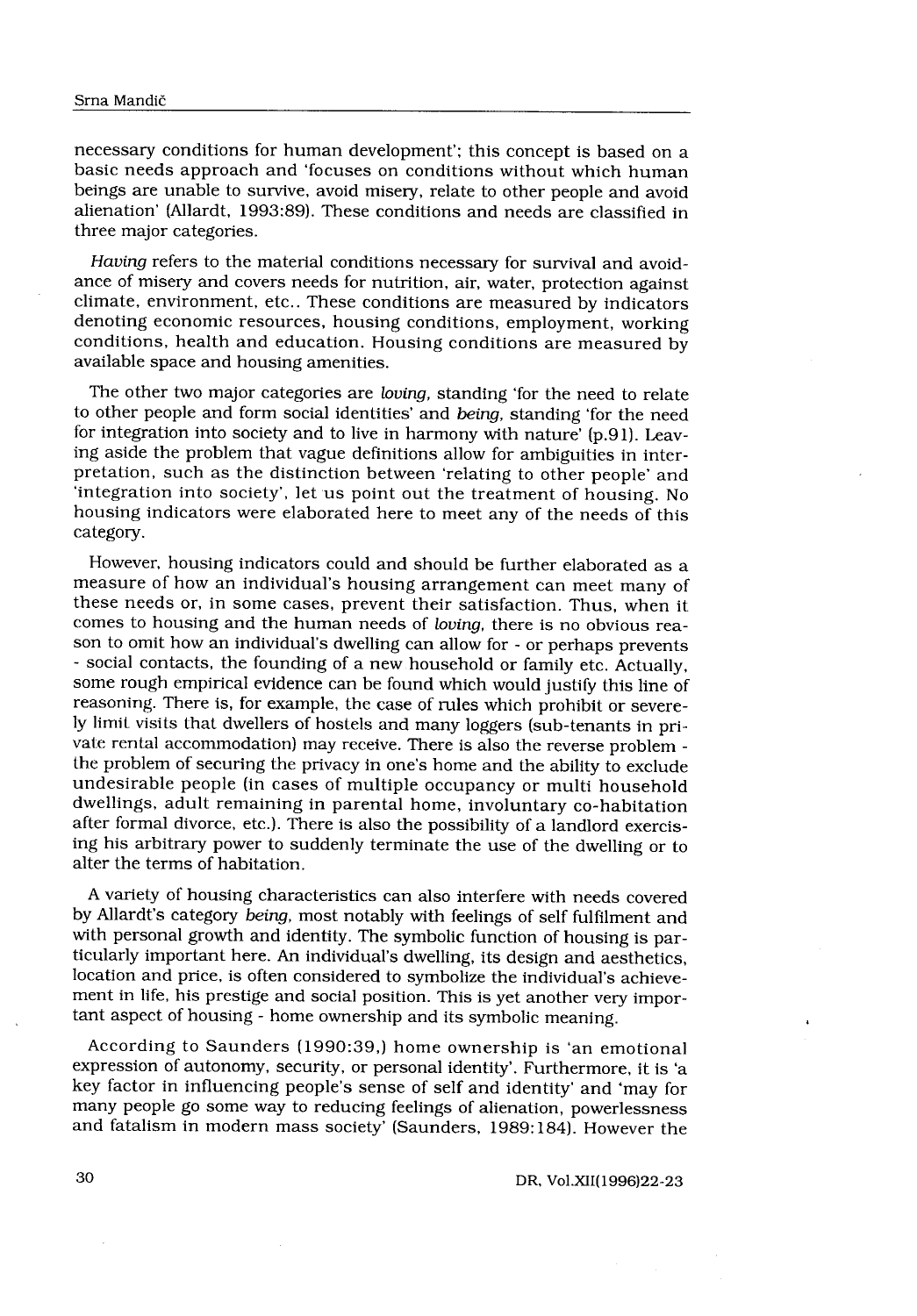notion that providing ontological security is a specific feature of home ownership as such has already been severely tested by recent negative experiences of many British home owners who faced the threats of repossession of their homes by lenders and incurred losses and `negative equity' rather than the expected accumulation of wealth (Forrest and Murrie, 1994; Bramley, 1994).

We will not, however, enter the discussion about specific features of housing tenures . We merely want to point out how these features of housing may have a profound impact on an individual's satisfaction of a variety of needs and on the many aspects of quality of life. It is precisely the importance of these effects which was recognised and furter elaborated in another recent concept -the `human rights approach'(Leckie,1994) . As articulated in this concept, the characteristics of housing include, among others, the security of tenure (freedom from forced or arbitrary eviction) and the affordability of housing.

In conclusion, let us return to the 'Scandinavian approach' to the quality of life and its treatment of housing. Given the number of possible components and the many dimensions of each in a variety of needs, the reduction of indicators is needed and understandable . Yet, housing seems to have been somewhat victimised by this decision, which systematically reduced the relevancy of housing for level of living to its physical attributes, size and amenities. However, the defined social indicators were `designed to describe social conditions in Scandinavian countries' (Allardt, 1993:89) where - at least in Sweden - the principle of 'tenure neutrality' is proclaimed (Lindberg, 1994) . In other words, in this region the characteristics of housing do not tend to significantly vary among housing tenures . This together with the high involvement of tenants in decision-making and other key activities in the field can explain why these features were not regarded as an issue in Scandinavian approach.

However, these specific characteristics do not necessarily prevail elsewhere and under different social circumstances . Notably, the 'transition' of housing systems from socialist to more market oriented models seems to bring relatively few changes in physical housing conditions, at least in short term. Rather the most significant changes are in security of tenure and affordability . The nature of these changes thus calls for inclusion of additional indicators.

# CHANGES IN HOUSING CONDITIONS DURING THE LAST DECADE

In housing research and in housing policies, the physical attributes of housing are generally referred to as `housing conditions' and `quality of housing'. These attributes were the earliest concern of housing policies and remain one of the most important concerns . That is why standards and norms are set and used not only in building codes and in allocational criteria, but also in defining the qualitative aims of housing policies and in monitoring their actual impacts.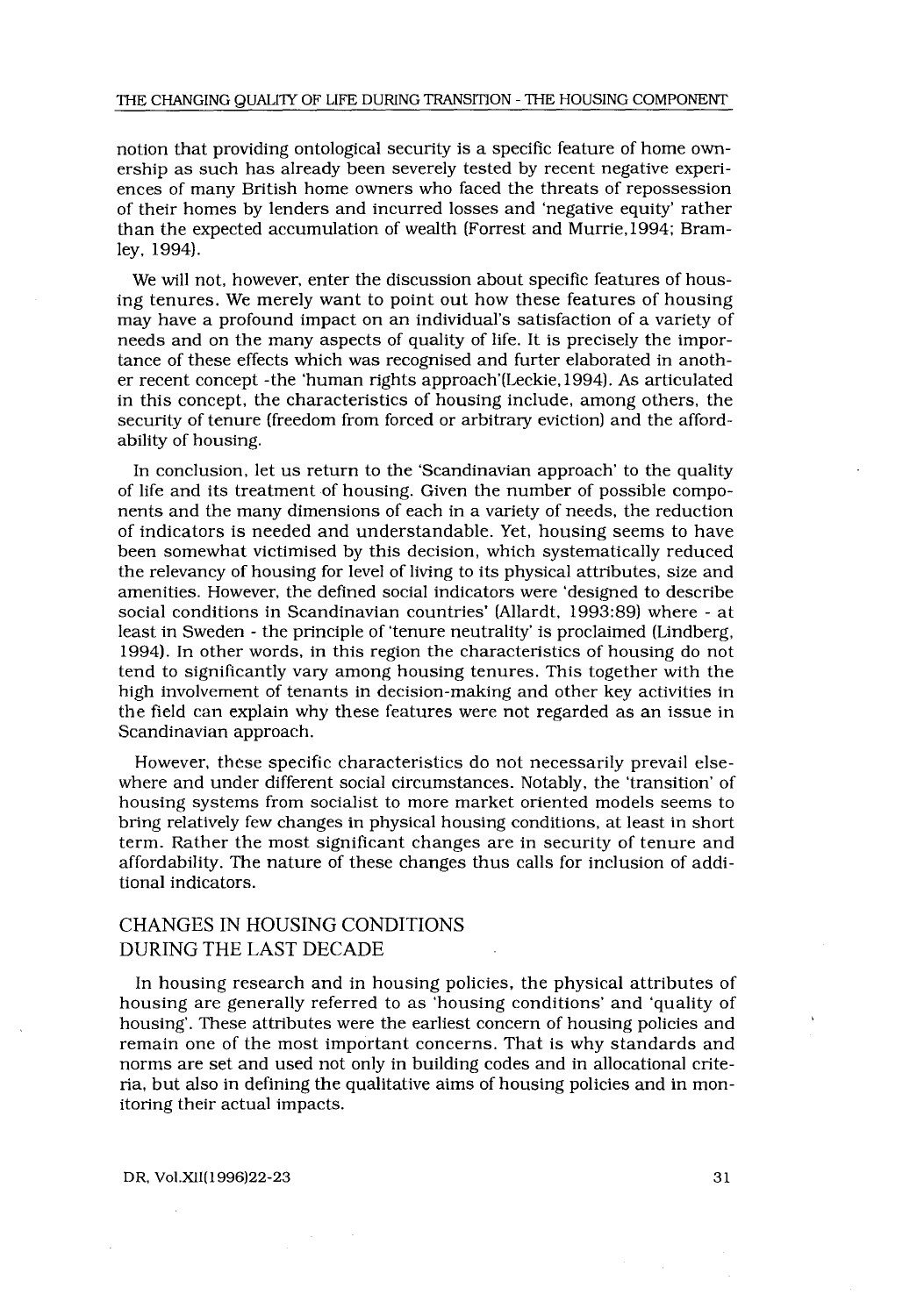## THE NATIONAL HOUSING STOCK

The national housing stock is a significant, scarce and long-term resource of any society . Its characteristics, structure and suitability to the needs of the population in terms of availability, quality and affordablity - are systematically monitored by national statistical reports (for instance, Statistics on Housing in the European Community 1992) . The quality of housing stock indicates not only the general level of living and of policy goals such as modernisation but indicates housing opportunities available to members of society. Larger and more modernised housing stock generally provides superior housing opportunities.

Data about national housing stock allows cross-national comparisons . Thus, we know that in terms of modernisation the Slovenian housing stock does not lag behind most of the European Union Members: in Slovenia 87% of the housing stock is equipped with bath or shower (Statistical Yearbook of Slovenian, 1992), while among European Member States it varies from 76% in Belgium to 99% in the Netherlands and in the United Kingdom (OTB, 1994).

Quite a different A comparison in space standards yields uite a different result. The average size of a Slovenian dwelling -  $69$  m2 - is significantly below the lowest national average in EU - 80 m2 in Greece not to mention the highest average of 107 m2 in Denmark and Luxembourg (OTB, 1994). Additionally, the average number of persons per dwelling in Slovenia is among the highest.

However it is the actual use of the housing stock and its distribution among population which is of highest importance for observing the level of living. Bad housing is never evenly spread throughout the hole population and there are specific groups where the risks are highest or most socially undesired. Detecting these groups is an important task of surveying quality of life.

## HOUSING CONDITIONS OF THE GENERAL POPULATION AND OF SPECIFIC GROUPS

The monitoring of such conditions is a necessary tool of any housing policy aiming, for instance, to decrease the incidence of over-crowded or unsanitary dwellings. However, to monitor such conditions specific indicators have to be selected and applied - for instance, a 'person to space ratio', absence of particular amenities, etc..

We have empoyed the data from the Quality of Life Survey in order to gain an understanding of how the housing stock is actually utilised by the population and to observe changes over time . A representative sample of the Slovenian population was observed in the years 1984 and 1994.

In Slovenia, housing policy has not yet defined qualitative measures of problematic issues such as over-crowding, bad housing, etc . (for further details see Mandic and Kraigher, 1992) . Space, selected amenities and certain other characteristics of housing are applied as criteria for the allocation of social housing and state loans but they differ from and are not gen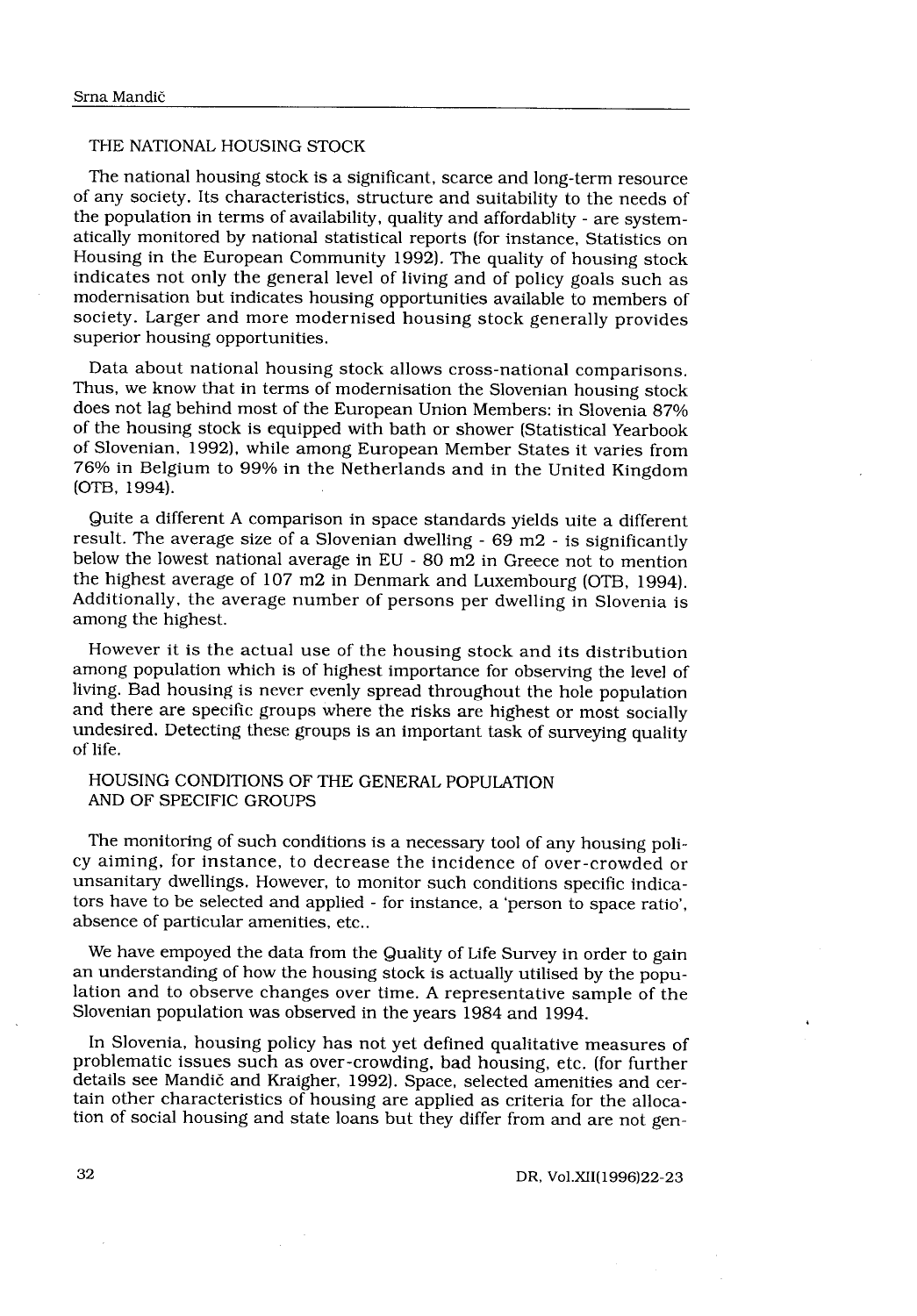erally included in regular statistics . That is why researches have to rely on their own indicators. In the Quality of Life Survey we used, among others, the following two indicators: inadequate space for an individual is defined as 'up to 15 square meters per person', and the lack of modern equipment is defined as 'no bath or shower in the dwelling'. These indicators provide a longitudinal comparison between the years 1984 and 1994.

The results of this research are in Table 1 . We can see that the lack of modern equipment is concentrated among the oldest and the lowest educated segments of the population, while the problem has almost disappeared among middle and higher-educated persons . Although progress has been during the last ten years, it has been the smallest among people with the lowest education - the group with the highest original incidence of bad housing.

The other problem, presented in Table 1, is inadequate space . Among the Slovenian population, overcrowding is the highest among the middle age groups and among those with lower education . During the last decade there has been a significant decrease in the population suffering from overcrowding - from approximately one-third to one-fourth of the population . No group has changed its relative position compared to others .

It should be noted, however, that the selected indicator is crude, sufficient only for observing general trends in overcrowding and is thus certainly limited in its applications . Namely, the observed unit is the 'individual', while in real terms the unit should be the 'household'. Because the utilisation of a dwelling by more people allows for a more efficient use of the space, '15 square meters per person' denotes an entirely different situation in the case of a single-member household than in the case of larger households. Thus, the indicator is somewhat biased in terms of the size of the household and demands care in its use.

|                    |               |      | without shower/bathroom |      | up to 15 m2 per person |      |      |      |
|--------------------|---------------|------|-------------------------|------|------------------------|------|------|------|
|                    | 1984          |      | 1994**                  |      | 1984                   |      | 1994 |      |
|                    | $\frac{0}{2}$ | N    | $\%$                    | N    | %                      | N    | %    | N    |
| total              | 17.6          | 2454 | 8,2                     | 1800 | 33.8                   | 2454 | 24.9 | 1800 |
| 15 to 24 years*    | 16.1          | 355  | 5.5                     | 242  | 36.3                   | 355  | 27.0 | 242  |
| 25 to 34 years     | 15.8          | 607  | 8.0                     | 365  | 42.9                   | 607  | 33.9 | 365  |
| 35 to 44 years     | 11.2          | 472  | 6.1                     | 359  | 30.7                   | 472  | 30.5 | 359  |
| 45 to 54 years     | 15.9          | 470  | 6.5                     | 295  | 27.4                   | 470  | 24.2 | 295  |
| 55 to 64 years***  | 23.2          | 371  | 11.7                    | 538  | 22.9                   | 371  | 14.6 | 538  |
| over 64            | 35.1          | 188  |                         |      | 20.9                   | 188  |      |      |
| less than primary  | 38.2          | 463  | 21.3                    | 257  | 41,1                   | 463  | 29.9 | 257  |
| primary school     | 20.2          | 764  | 12.6                    | 502  | 34.0                   | 764  | 29.1 | 502  |
| vocational school  | 11.9          | 579  | 4.4                     | 449  | 33.3                   | 579  | 26.4 | 449  |
| high school        | 6.9           | 434  | 2.1                     | 425  | 21.8                   | 434  | 20.2 | 425  |
| university or more | 1.4           | 214  | 0.0                     | 170  | 17.4                   | 214  | 12.8 | 170  |

# Table 1: INADEQUATE HOUSING IN THE YEARS 1984 AND 1994 AMONG DIFFERENT GROUPS

\*\*\* in year 1994 - all above 54 years

In 1984, the sample population aged from 15 to 75 years, while in 1994 from 18 years onwords.

The source: Quality of Life in Slovenia Survey 1984 and 1994; data for 1994 are weighted by RGH weights.

DR, Vol .XII(1996)22-23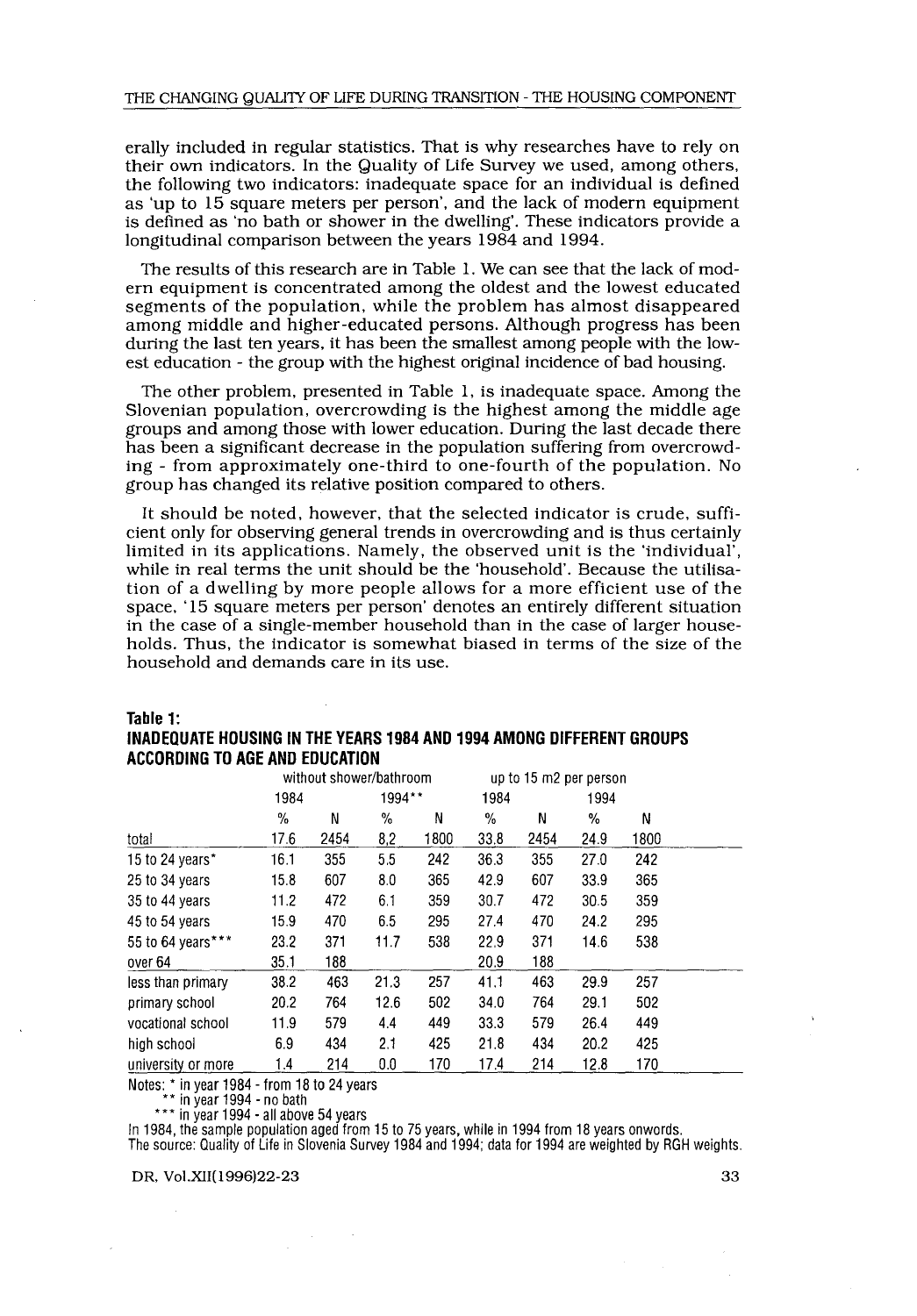#### Srna Mandič

 

In addition, this indicator provides a statistical average of the space per person, which does not necessarily coincide with the space actually used by each individual . For instance, Munro and Madigan (1993) have pointed out, that in British dwellings where space is inadequate, the parents tend to be much more space-deprived than their adolescent children.

In the Slovenian case, however, it should be noted that in spite of the general growth in space standards, there are specific groups, which are particularly deprived. For instance, among the 5,500 house-searchers in Ljubljana in 1993, 40% did not exceed, on average, 8 square meters per person; one half of the searcher-households were composed of parents who permanently share a bedroom with children (Mandič, 1994).

## HOUSING TENURE CHARACTERISTICS

### INTERNATIONAL COMPARISON OF THE TENURE STRUCTURE

Tenure structure is another basic characteristic of the national hosing stock .

## Table 2: HOUSING STOCK ACCORDING TO TENURE IN SELECTED EUROPEAN COUNTRIES AROUND THE YEAR 1990

|                      | <b>PRIVATE</b><br>RENTAL | SOCIAL/<br>PUBLIC<br>RENTAL | OWNER<br>OCCU-<br>PIED | COOPERA-<br>TIVE.<br>OTHER |
|----------------------|--------------------------|-----------------------------|------------------------|----------------------------|
| BELGIUM 1980         | 32                       | 7                           | 61                     | 0                          |
| DENMARK 1991         | 18                       | 17                          | 51                     | 13                         |
| F.R. GERMANY 1991    | 43                       | 15                          | 38                     | 4                          |
| GREECE 1991          | 23                       | 0                           | 77                     | Û                          |
| <b>SPAIN 1990</b>    | 17                       | 1                           | 76                     | 6                          |
| FRANCE 1990          | 22                       | 18                          | 54                     | 6                          |
| IRELAND 1991         | 10                       | 9                           | 81                     |                            |
| <b>ITALY 1990</b>    | 21                       | 7                           | 67                     | 5                          |
| LUXEMBOURG 1991      | 31                       |                             | 67                     |                            |
| THE NETHERLANDS 1991 | 17                       | 36                          | 47                     | n                          |
| PORTUGAL 1980        | 39                       | 4                           | 57                     | n                          |
| U. KINGDOM 1991      | $\overline{7}$           | 26                          | 67                     | n                          |
| SWEEDEN 1980         | 20                       | 23                          | 41                     | 14                         |
| NORWAY 1981          |                          | 14                          | 59                     | 27                         |
| SLOVENIA 1991        | 0                        | $33*$                       | 67                     |                            |
| SLOVENIA 1993        | $13***$                  |                             | 87                     | 0                          |

Sources: Who is who in Housing in the European Community; OTB, ENHR , Delit 1994, p . 2, 30, 42, 43, 62, 75, 106, 123, 136, 146, 163, 176 ; for Sweden and Norway the unit is household, the sources : Lundqvist, L.: Dislodging the Welfare State? Delft University press, 1992: p. 98, 75. For Slovenia 1991: Izhodišča za Nacionalni stanovanjski program, MOP, Ljubljana 1991, p. 5 (Preliminary results from 1991 Census) ; for 1993 : Household expenditure survey, Zavod RS za statistiko, Statistične informacije no .263, 1994.

Notes: \* dwellings in social ownership; \*\* households tenants or subtenants

#### DR, Vol .XII(1996)22-23

34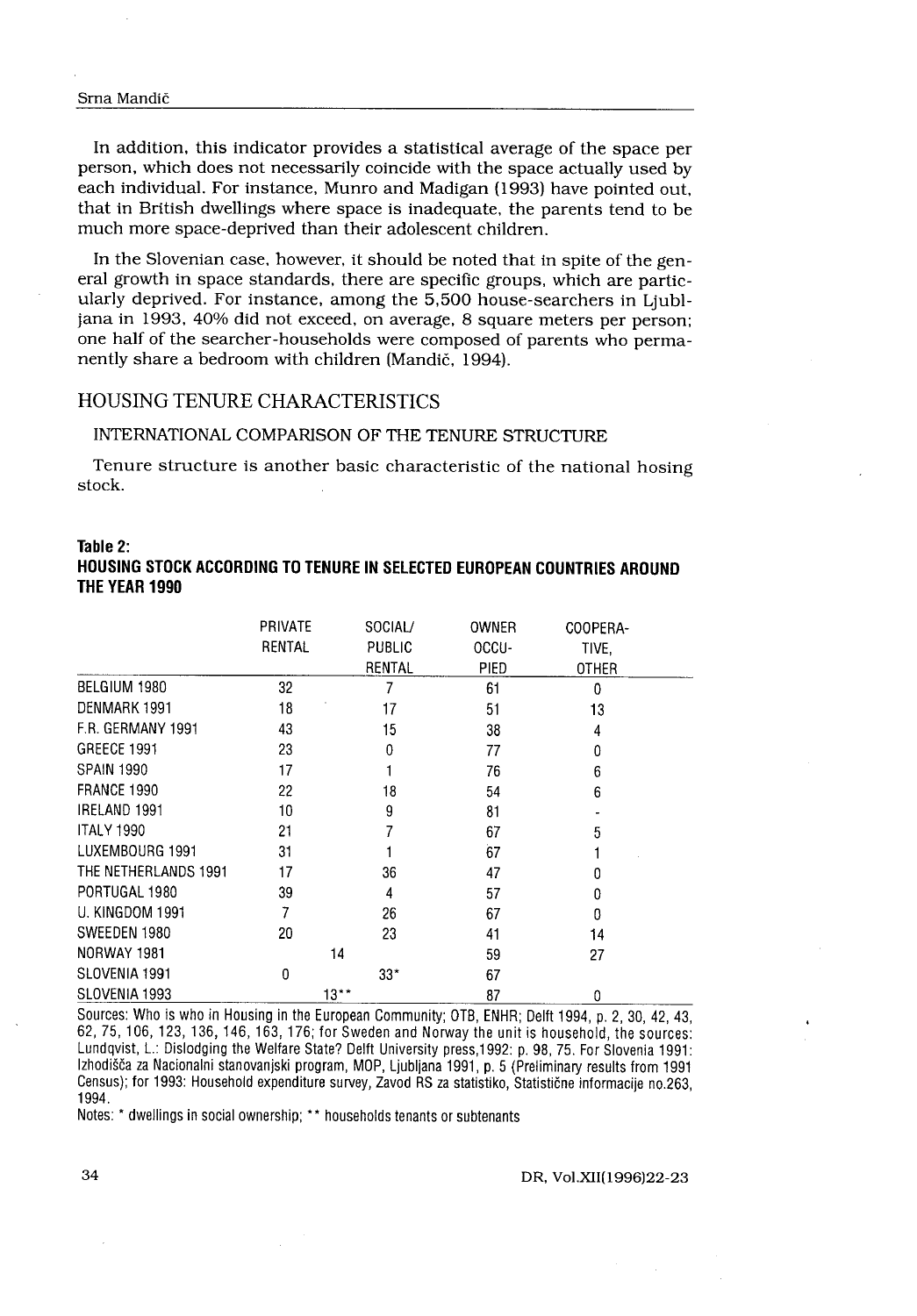The usual set of housing tenure forms and their magnitude among European Union Member states is provided in Table 2 . We can see that private rentals comprise from 7 to 43% of the national stock, social or public rentals from 1% to 36%, cooperative dwellings from 0 to 27% and owneroccupied dwellings from 38% to 81% . These figures demonstrate a large variability of the size of tenures. The generally dominant owner-occupation is usually coupled with a form of rental tenure, comprising some 20 % of the stock, which could hardly be considered 'marginal' .

When compared with these figures, Slovenian housing stock is quite specific in two aspects . First, after 1991 home-ownership rose to 87%, while all forms of renting came to comprise only 13%, a relatively 'marginal' amount . However, before 1991 and the program of privatisation, social renting comprised 33% of the stock . After 1993, when most of privatisation had been completed, the tenure structure of Slovenian housing stock differs from EU states even more than before . The second problem is presented by the compatibility of Slovenian classification of tenures with those provided in the table . Since there is no data reflecting the private/public distinction in rental stock, but only the distinction between private and legal persons, all forms of renting are lumped together. Moreover, there is no cooperative housing in Slovenia.

When compared to most of Eastern and Central European nations, it is discovered that Slovenia displays similar peculiarities as already pointed out: an outstandingly high percentage of home-ownership and a smaller number of kinds of tenure forms due to the lack of cooperative housing . Before privatisation the percentage of home-ownership was the lowest in Poland and the Soviet Union - 21% and 26% respectively, and the highest in Bulgaria in Hungary - 81% and 74% respectively (B. Turner, J. Hegedus and I. Tosics, 1992). With privatization the tenure structure began to change. In 1993 Bulgaria reported that home-ownership has exceeded 90% (Hoffman, L. M. and Koleva, M., 1993). Bulgaria, Hungary and Slovenia displayed the fastest privatisation during which over 20% of the stock became converted from rental to home-ownership (Baross, P. and Struyk, R., 1993).

The tenure structure of Slovenian housing stock does not provide either a wide array of tenure choices nor sufficient choices within the rental sector. Following privatization, the rental stock comprised mostly lower quality units of smaller size located in least desirable locations (Stanovnik, 1994) .

#### HOUSING TENURE AND THE QUALITY OF LIFE SURVEY

Housing properties, connected to tenure, have already been discussed at the beginning of this paper. Here, let us only reiterate that it denotes the household's or the individual's legal title to use the housing unit . If the unit of observation is - as in our Quality of Life Survey - an individual and not the household, we have to consider either the individuals own legal title, if she or he has one, or the legal title of another person .

In the Survey we differentiate the following four types of individual housing tenure: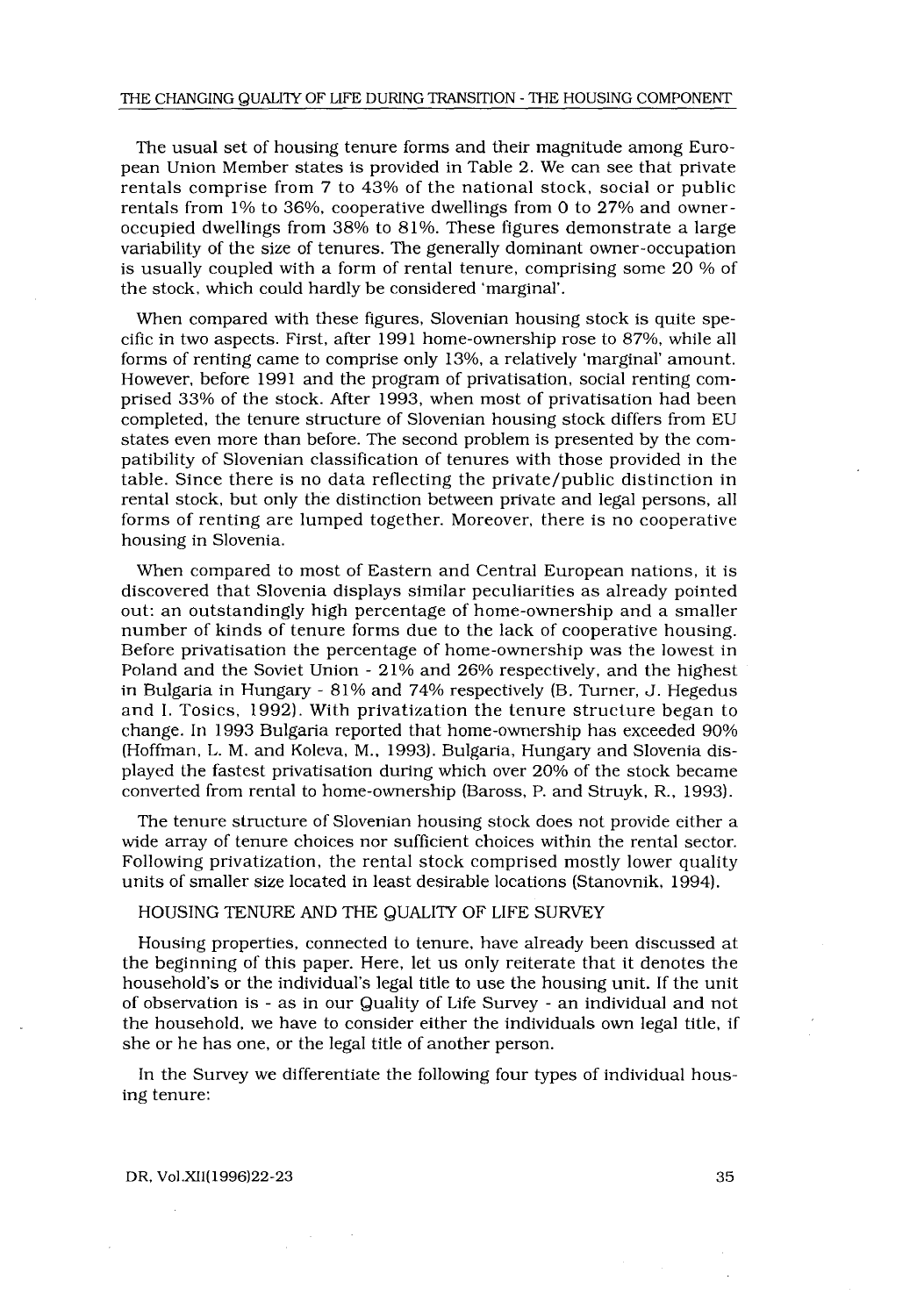- the interviewee or her/his spouse is tenant
- the interviewee or her/his spouse is (co)-owner
- the interviewee resides with his/her parent or with the parents of his/her
- spouse or with other relatives
- other;

We consider that the status of 'residing with relatives' implies a relative lack of autonomous control over dwelling for adult persons . Furthermore, it indicates the lack of opportunities for adults to form an independent household. That is why we think `dependent housing tenure' is worth surveying.

Table 3 shows the incidence of these types of tenure in the survey sample as well as the changes between the years 1984 and 1995.

We can see that in 1984 approximately one fourth of the sample were tenants, approximately one half (co)owners and approximately one fourth were residing with relatives. The incidence of renting was highest among the population with te highest education and among the middle age groups. The incidence of (co)ownership was highest among older groups and those with a lower educational level.

| Table 3:<br>THE TENURE STRUCTURE OF THE SAMPLE ACCORDING TO AGE AND EDUCATION IN 1984<br><b>AND 1994</b> |        |      |       |            |      |                |      |      |
|----------------------------------------------------------------------------------------------------------|--------|------|-------|------------|------|----------------|------|------|
|                                                                                                          | tenant |      |       | (co)owners |      | with relatives |      |      |
|                                                                                                          | 1984   | 1994 | 1984  | 1994       | 1984 | 1994           | 1984 | 1994 |
| total                                                                                                    | 23.9%  | 7.8% | 49.7% | 64.1%      | 24.4 | 25.6           | 2.0  | 2.5  |
| 15 to 24 years*                                                                                          | 6.2    | 2,4  | 7.7   | 6.8        | 84.9 | 87.7           | 1.2  | 3.1  |
| 25 to 34 years                                                                                           | 31.0   | 9.8  | 34.5  | 45.5       | 29.9 | 40.9           | 4.8  | 3.4  |
| 35 to 44 years                                                                                           | 34.2   | 10.4 | 55.1  | 77.8       | 9.6  | 10.0           | 1.1  | 1.7  |
| 45 to 54 years                                                                                           | 21.6   | 5.4  | 72.7  | 86.1       | 4.4  | 7.0            | 1.3  | 1.5  |
| over 54                                                                                                  | 21.0   | 8.4  | 68.1  | 80.9       | 9.9  | 7.9            | 1.0  | 2.8  |
| less than primary                                                                                        | 20.5   | 9.4  | 64.4  | 71.5       | 12.2 | 15.2           | 2.9  | 3.9  |
| primary                                                                                                  | 19.5   | 7.0  | 47.2  | 66.9       | 30.7 | 24.2           | 2.5  | 1.9  |
| vacational school                                                                                        | 26.6   | 9.6  | 49.2  | 60.2       | 22.8 | 27.0           | 1.4  | 3.2  |
| high school                                                                                              | 26.1   | 6.8  | 42.9  | 58.3       | 30.1 | 32.7           | 0.9  | 2.3  |
| higher education                                                                                         | 36.2   | 6.5  | 41.1  | 68.3       | 20.8 | 23.9           | 1.9  | 1.3  |

THE TENURE STRUCTURE OF THE SAMPLE ACCORDING TO AGE AND EDUCATION IN 1984 AND 1994

Ten years later - after the intensive privatisation of rental housing which took place from late 1991 to late 1993 - significant changes have occurred. Firstly, there was a drastic decrease in the incidence of renting and a complementary increase of (co)ownership. Second, not only has the percentage of tenants decreased to comprise only one third of its value in 1984, but its incidence among social groups has also changed: among the highest educated groups the decrease of tenants is most significant, converting from an over-represented group to an under-represented group . This transforma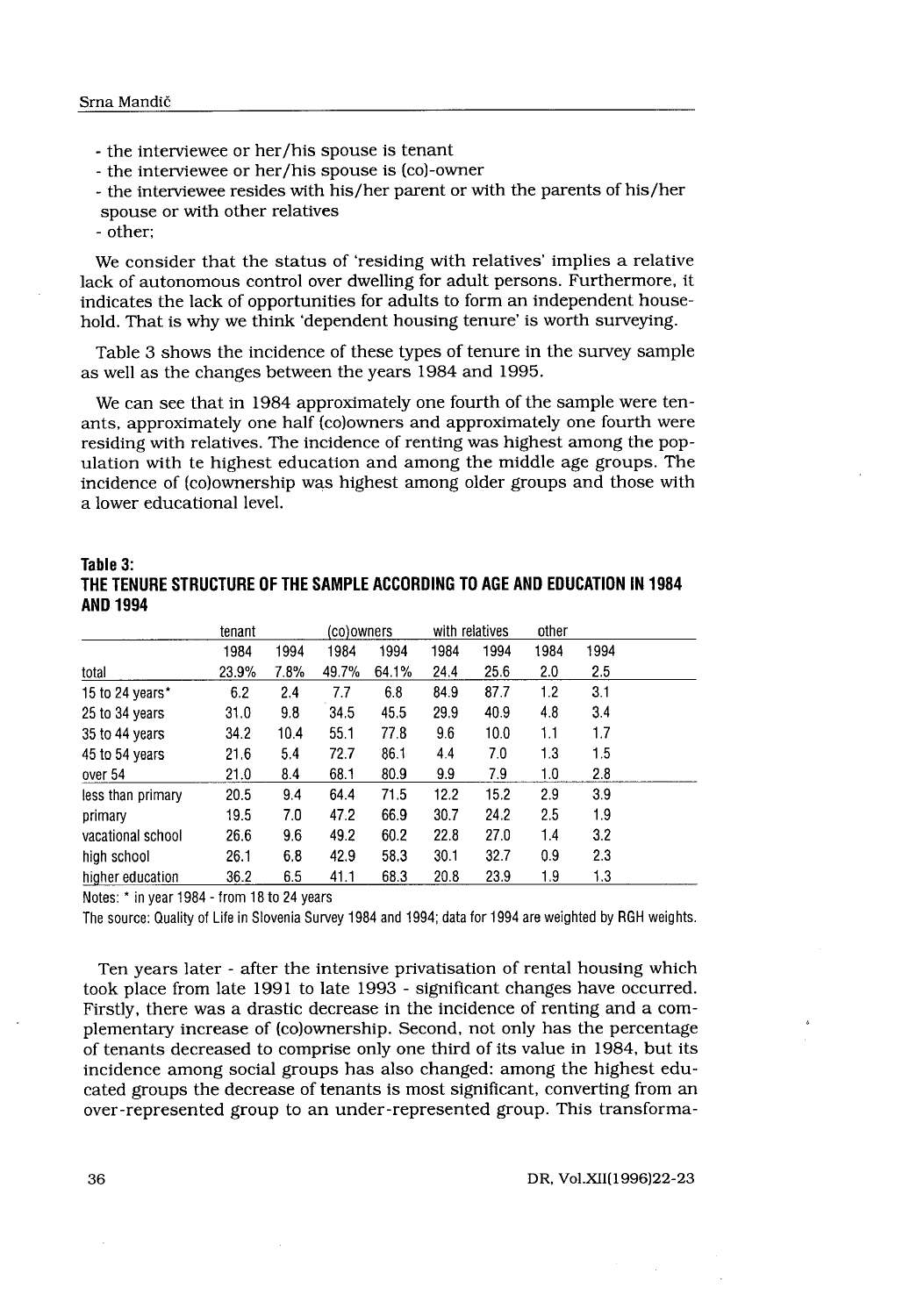tion accompanied the change in the symbolic meaning of renting during the period under discussion: renting has changed from a preferred and highly respectable tenure to a marginalized and less desirable tenure .

Third, although the `dependent housing tenure' has not changed on average, it has increased among those who are in the `critical age' for independent household formation - between 25 and 34 years . In this group, the incidence of 'dependent housing tenure' has increased from 30% in 1984 to 41% in 1994 . In our opinion, this change indicates the worsening of housing opportunities and of chances to enter independent living situations and to form new households . Let us also point out that the 1984 rate of living with relatives was somewhat comparable to the situation in Austria, where 28.2% of all households were found to consist of at least two adult generations (Deutsch, E. 1993).

## THE CHANGING FEATURES OF RENTING

Let us first turn to the Survey findings regarding tenants who entered home-ownership on the basis of Right-to-Buy. When asked about their satisfaction with the purchase, 84% claimed to be satisfied, 9% were neither satisfied nor dissatisfied and the remaining 7% were dissatisfied. In trying to explain the high level of satisfaction let us turn the interviewees' evaluation of the level of maintenance following privatisation . Statistics regarding the conditions of the unit and about the whole building are presented in Table 4.

#### Table 4 :

## ESTIMATED QUALITY OF MAINTENANCE AFTER THE SALE TO TENANTS AMONG INTERVIEWEES

| Table 4:<br>ESTIMATED QUALITY OF MAINTENANCE AFTER THE SALE TO TENANTS |          |                 |  |
|------------------------------------------------------------------------|----------|-----------------|--|
| <b>AMONG INTERVIEWEES</b>                                              |          |                 |  |
|                                                                        | DWELLING | <b>BUILDING</b> |  |
| worse than before the sale                                             | 0.5      | 6.4             |  |
| same as before                                                         | 61.9     | 58.4            |  |
| better than before                                                     | 37.7     | 34.9            |  |
| total $n=270$                                                          | 100.0%   | 100.0%          |  |

As reported in the table only approximately one third of the ex-tenants claim that following privatisation the maintenance of the dwelling and the building improved. Therefore, improved maintenance cannot sufficiently explain the high level of satisfaction with the purchase . Is the satisfaction due to the fact that the best part of the stock was purchased at the prices well below the market rates? Or is the satisfaction the result of the comparison of these ex-tenants with the other group of tenants who could not buy their dwellings because they became subject to 'de-nationalisation', (i. e. restitution to the original pre-war private owners)? We cannot find a sufficient explanation for this issue in our Survey data. However, the personal satisfaction of ex-tenants with privatisation must be coupled by yet another

#### DR, Vol.XII(1996)22-23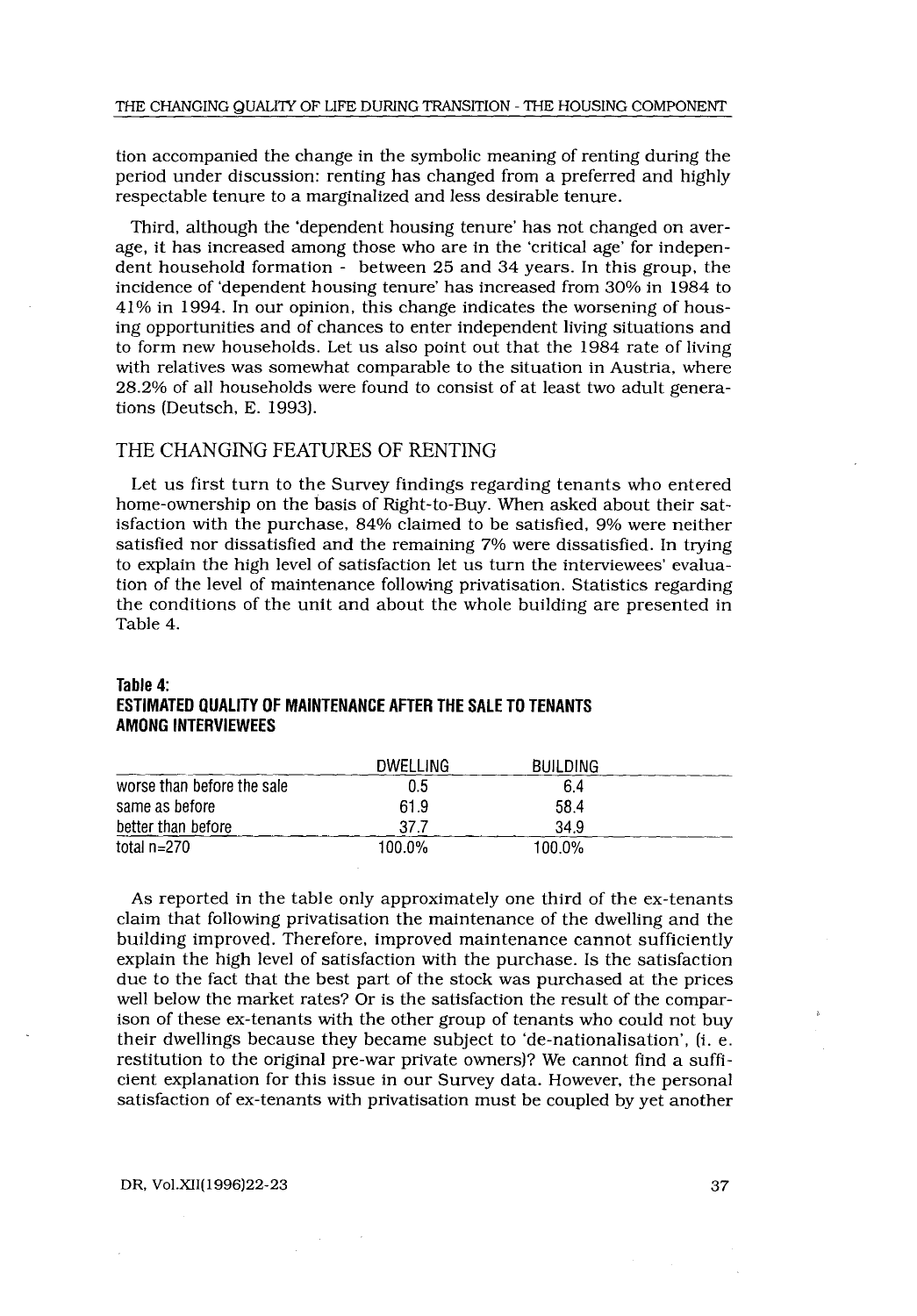phenomenon - that privatisation has caused Slovenia to have a disproportionaly high percentage of poor owners as well as a high incidence of multiple ownership (Lavrač, 1994).

We have already demonstrated how the size and the social composition of renting has changed. Stanovnik (1994) has also documented with other survey data, that the unsold portion of rental stock was older, smaller and had a lower level of modernisation than that portion which was privatised . Table 5 contains our Survey figures regarding the incidence of inadequate housing and dissatisfaction reported among different tenures. **STARE MANUATE STARE SET AND ALL THE SET AND ALL THE SET AND ALL THE SET AND ALL THE SET AND ALL THE SET AND ALL THE SET AND ALL THE SET AND ALL THE SET AND ALL THE SET AND ALL THE SET AND ALL THE SET AND ALL THE STARE ST** 

## Table 5: INCIDENCE OF INADEQUATE HOUSING AND OF DISSATISFACTION REPORTED AMONG HOUSING TENURES

| Table 5:<br>INCIDENCE OF INADEQUATE HOUSING AND OF DISSATISFACTION REPORTED AMONG<br><b>HOUSING TENURES</b> |                          |                                   |      |  |  |  |
|-------------------------------------------------------------------------------------------------------------|--------------------------|-----------------------------------|------|--|--|--|
|                                                                                                             | % inadequate<br>housing* | % dissatisfied**<br>with dwelling | Ν    |  |  |  |
| tenants                                                                                                     | 54.3                     | 22.6                              | 139  |  |  |  |
| (co)owners                                                                                                  | 40.7                     | 5.5                               | 1120 |  |  |  |
| with relatives                                                                                              | 35.2                     | 9.4                               | 445  |  |  |  |
| other                                                                                                       | 57.5                     | 16.4                              | 38   |  |  |  |
| total                                                                                                       | 40.8                     | 8.3                               | 1742 |  |  |  |
| Notes:                                                                                                      |                          |                                   |      |  |  |  |

\*\* Satisfaction was measured by this scale: very satisfied, satisfied, neither satisfied nor dissatisfied, dissatisfied, very dissatisfied; the figure in the table refers to 'dissatisfied' and 'very dissatisfied'.

The source: Quality of Life in Slovenia Survey 1984 and 1994; data for 1994 are weighted by RGH weights.

As we can see from the table, there is a higher proportion of inadequate housing among tenants than in other major tenures . Moreover, the incidence of dissatisfaction with housing is extremely high among tenants.

However, during the observed period, the quality of rental in terms of legal protection has also changed. Before 1991, social rentals legally guaranteed permanent use and low cost; the situation has drastically changed since then.

First, different types of renting were introduced . While social and nonprofit were intended to guarantee a permanent lease and regulated rents, for -profit rentals, employer-owned rentals and sub-letting are practically free of any restrictions . In additionally, the later decisions of the Constitutional Court have abolished restrictions on termination of lease and on rent-setting on many of the non-profit dwellings, which had not been privatised because they were subject to denationalisation .

Thus, currently in Slovenia renting denotes many different forms that include both extremes - on the one hand, security of tenure and regulated rent and, on the other hand, a virtual lack of any protection. Moreover, 18.5% of tenants in our survey reported not to have signed any rental contract, at all.

DR, Vol.XII(1996)22-23

38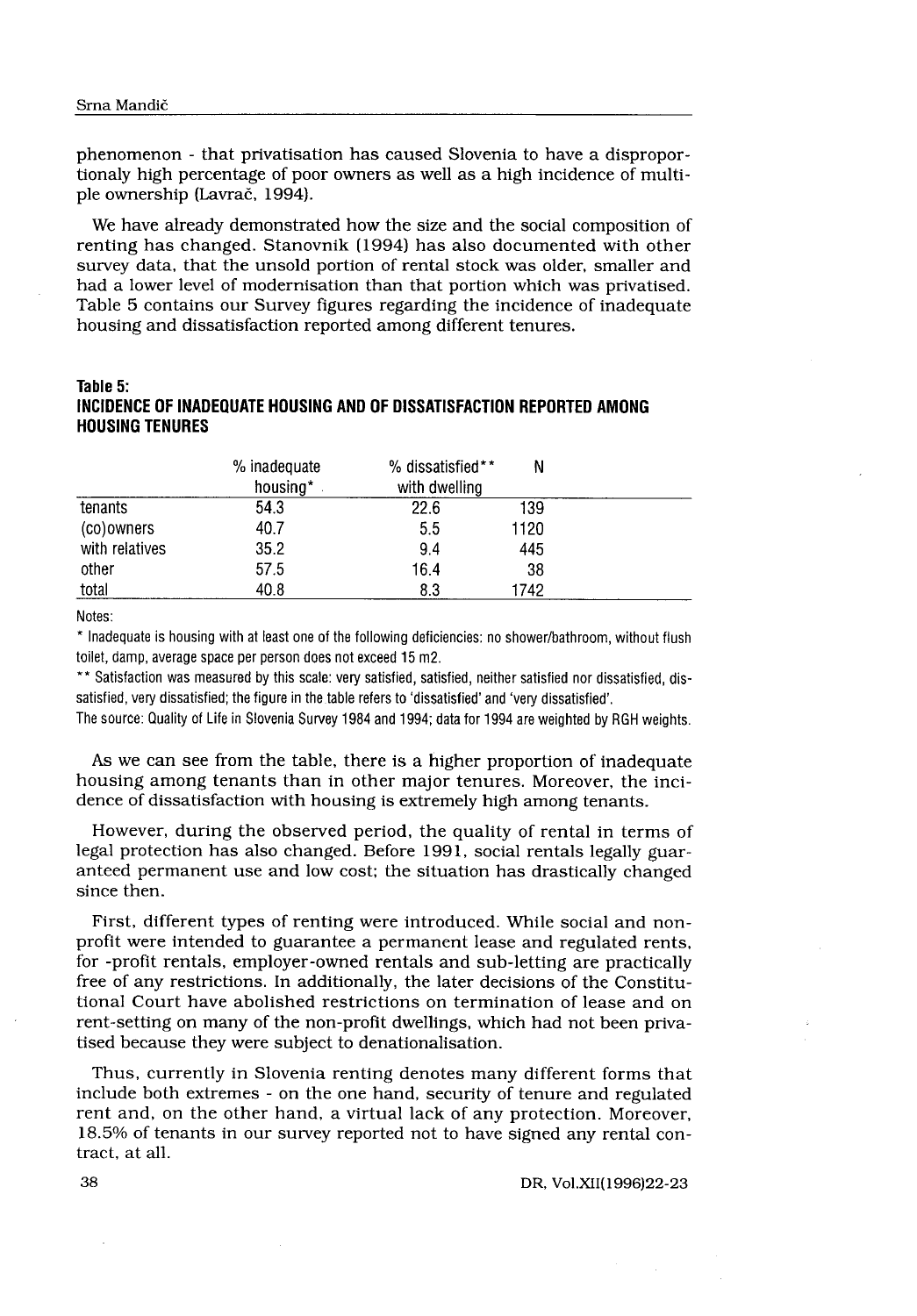## **CONCLUSION**

The article contends that housing is a very complex good with a mulititude of properties being subject to changes . We argue that in addition to the physical attributes of housing - usually referred to as housing conditions and comprising indicators of space and modernisation of equipment - there is also another set of attributes which can be referred to as tenure characteristics . We tried to demonstrate that in one of the most influential concept dealing with the issue - the "quality of life" approach the first set of housing properties is overemphasized relative to the second set .

Furthermore, the analysis of data on Slovenian housing and its changes during the last ten years indicates a number of important improvements in housing conditions as well as changes in its allocation among different segments of the population. However, we have tried to argue that the most significant changes during the so called "transitional period" did not occur in housing conditions variables - <sup>i</sup> . e, in the physical quality of housing - but rather in housing tenure variables.

These attributes, however, are much more difficult to observe and measure. The scandinavian 'level of living' housing indicators need to be further extended to inlcude housing tenure variables if intended to adequately monitor transitional changes. In general, such a need has already been recognised by the "housing right" approach (cf . Leckie, 1994) as well as by the Housing Indicators Program (c .f.Priemus, 1992) . However, the broadening of the housing issue will also bring new conceptual challanges.

## REFERENCES

Allardt, E.(1993), Having, Loving, Being: An Alternative to the Swedish Model of Welfare Research, in Martha C. Nussbaum and Amartha Sen (Eds.): The Quality of Life, Oxford, Clarendon Press

Baros, P. and Struyk, R. (1993), Housing Transition in Eastern Europe; Cities, Vol. 10, No.3, pp. 179-188

Bramley, G . (1994), An Affordability Crisis in British Housing - Dimensions, Causes and policy Impacts, Housing Studies, Vol. 9, No. 1, pp. 103-124

Deutsch, E .(1993), Household mobility, credit rationing phenomena and real residential supply; Paper at the ENHR Conference "Housing Policy in Central and Eastern Europe", Budapest, September 1993

Dickens, P., Duncan, S., Goodwin, M. and Gray, F. (1985), Housing, States and Localties, London and New York, Methuen

Erikson, R . (1993), Description of Inequality . The Swedish Approach to Welfare Research; in Martha C. Nussbaum and Amartha Sen (Eds.): The Quality of Life; Oxford, Clarendon Press

Forrest, R . and Murie, A. (1994), Home Ownership in Recession . Housing Studies, Vol. 9, No. 1, pp .55-74

Hårsman, B. and Quigley, J.(1991), Housing Markets and Housing Institutions - an International Comparison, Hingham, M.A.: Kluwer Academic Publishers

HIC (Housing Indicators Program): Preliminary Results 1992

Hoffman, M.L. and Koleva, M.T.(1993), Housing Policy Reform in Bulgaria, Cities, Vol. 10, No.3, pp. 208-223

Lavrač, 1 .(1994), Predlogi socialnih in fiskalnih instrumentov za nacionalni stanovanjski program; Zbornik s posvetovanja Država-državljani-stanovanja, Portorož 1994, pp. 11-16

DR, Vol.XII(1996)22-23